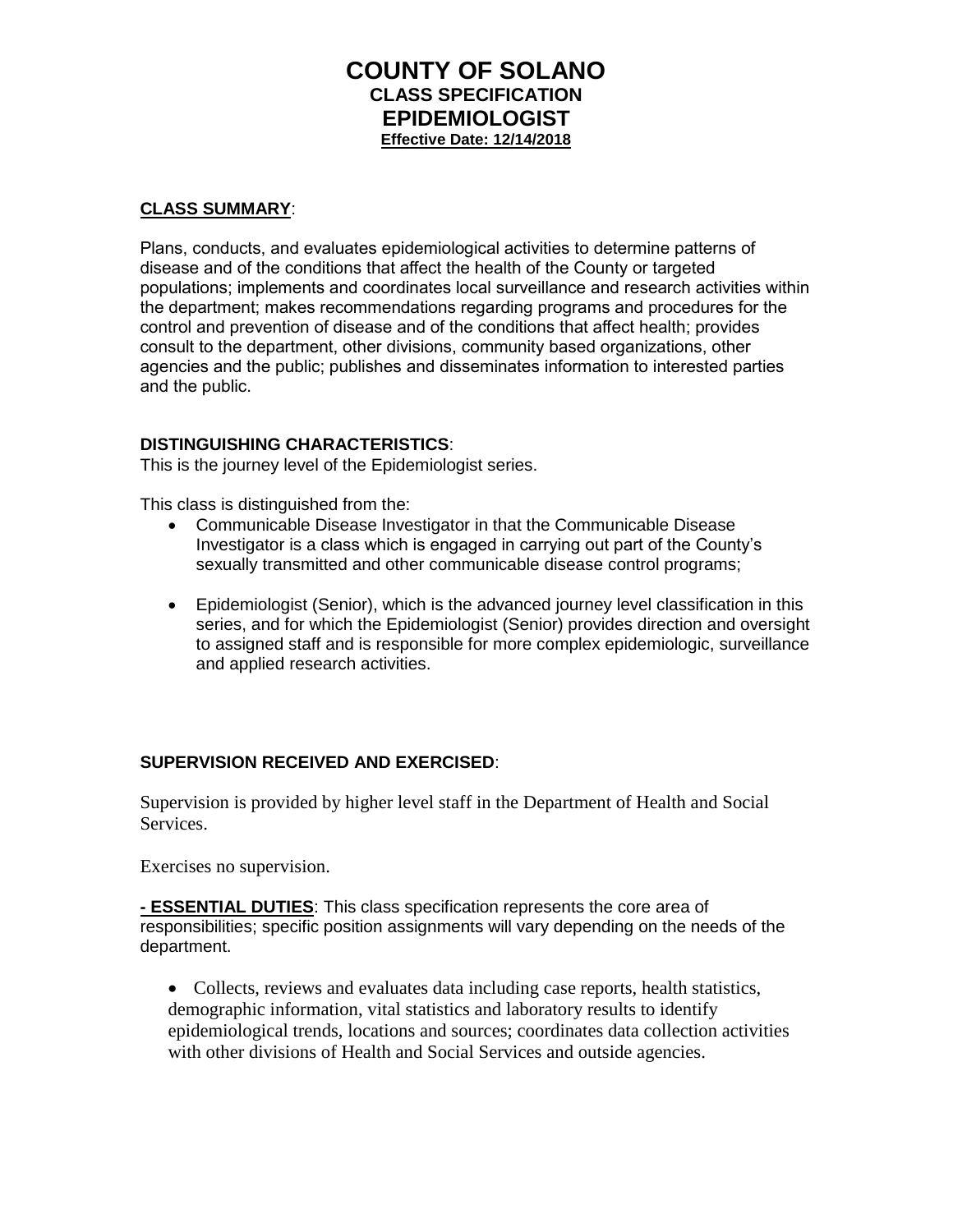• Conducts and evaluates epidemiological activities including the determination of the methods, target populations and data collection techniques required for the evaluation of disease patterns and general health conditions in the community; establishes and maintains surveillance systems to identify and monitor disease trends among various population groups.

• Develops and implements statistical analysis to assess the health status of the community and to evaluate the effectiveness of departmental activities in improving community health indicators.

• Analyzes morbidity and mortality reports, birth and death statistics, other community health indicators, program evaluation plans, workload and productivity factors, and service delivery systems.

• Reviews findings of epidemiological investigations, interprets results, assesses risks of epidemics, communicable diseases or environmental hazards; advises departmental officials about potential or active epidemic trends, characteristics, possible causation and control procedures; serves as a resource and technical consultant on epidemiology to departmental officials, physicians, nurses and the public.

• Prepares reports and analysis on community health indicators; prepares a variety of statistical reports, and narratives; prepares materials for presentation of epidemiological findings, including graphs, maps, slides or overheads; publishes documents, including journal articles to educate the County and scientific community; prepares scientific and technical papers, and participates in the development and preparation of project proposals for state, federal, and private funding.

• Collects, evaluates, and maintains professional, technical, and scientific literature and reports relating to communicable disease for the purpose of keeping current with developments in the field and solving communicable disease problems.

• Establishes and maintains effective working relationships with health professionals in the community such as physicians, veterinarians, nurses, laboratory personnel and representatives of other appropriate agencies in order to facilitate the reporting of communicable diseases and other reportable events.

• Serves as a member of the County's epidemic/outbreak team; attends meetings to collaborate and plan strategies, provide expertise, network and help coordinate activities to improve the health of residents; participates in statewide epidemiological efforts to address health concerns; participates on various committees, study groups and task forces in the community; makes technical and informational presentations to professionals and the public.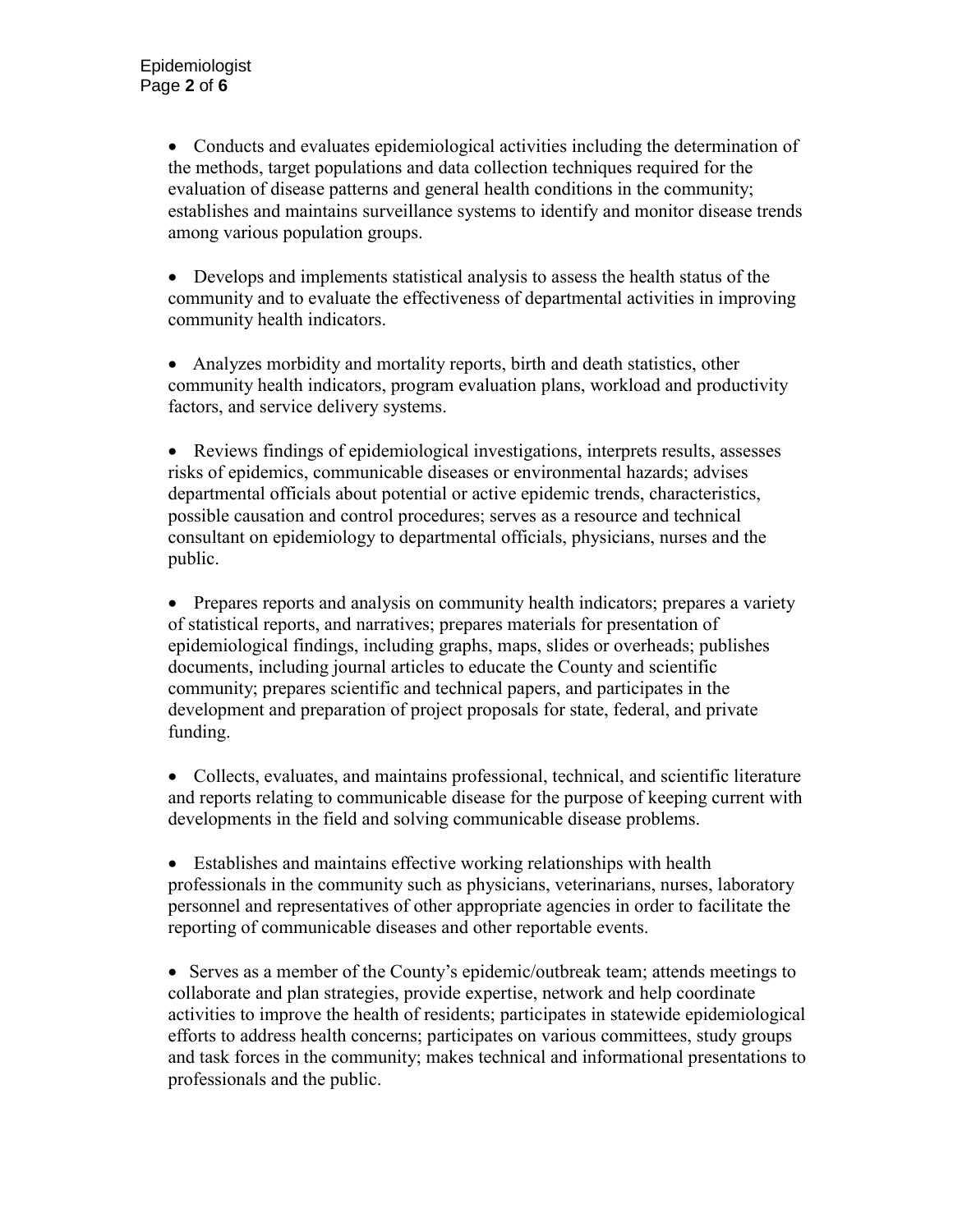#### **EDUCATION AND/OR EXPERIENCE**

Education/Training:

• A Master's degree is required from an accredited college or university, in epidemiology, public health or a health science field with emphasis or specialization in epidemiology.

### **AND**

Experience:

• Two years of experience designing, conducting, analyzing, interpreting, and evaluating epidemiological studies with emphasis or specialization in epidemiology. A doctoral degree (PhD, DrPH or equivalent) in epidemiology, public health or other related health science field may be substituted for one year of experience.

# **LICENSING, CERTIFICATION AND SUPPLEMENTAL INFORMATION**:

Possession of, or ability to obtain, a valid Class C driver's license issued by the State of **California** 

Independent travel is required.

Incumbents must be able to work in an environment which may include exposure to communicable disease.

Candidates for employment must as a condition of employment sign a statement agreeing to comply with Section 11166 of the California Penal Code relating to child abuse reporting.

### **REQUIRED KNOWLEDGE, SKILLS AND ABILITIES:**

### **Knowledge of:**

- Principles and practices of epidemiology
	- o Design and evaluation of epidemiological research, theory, practice, and application of epidemiological methodologies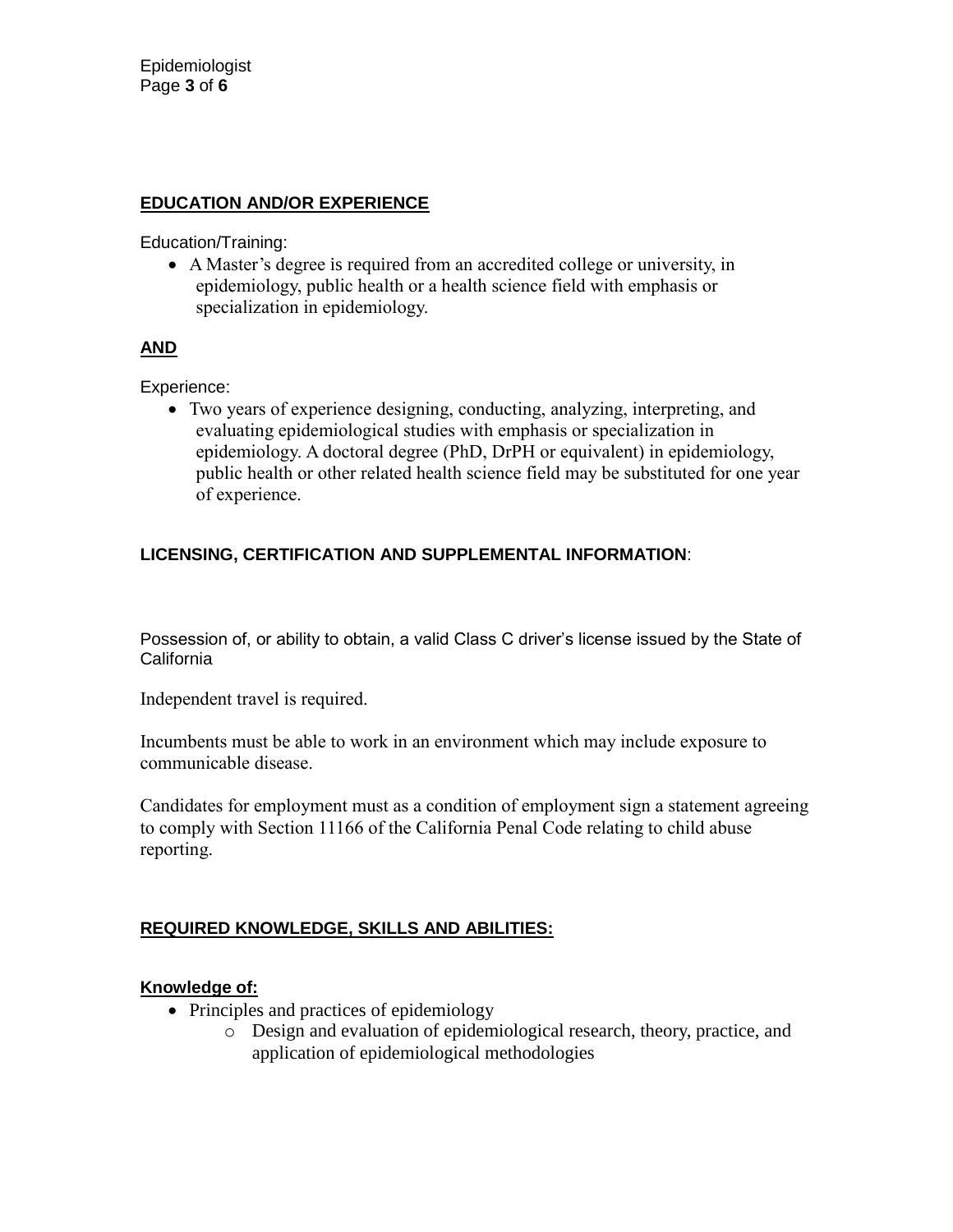Methods of preparation of scientific research reports.

Social determinants of health and root causes of health inequities.

Principles and methods of public health practice.

Principles and practices of statistics and its applications in epidemiological research and studies.

Data processing methods to generate, organize, and display statistical charts, graphs and other research data.

Current developments in epidemiology and general medicine.

# **Skill and/or Ability To**:

- Design, direct, and conduct epidemiological activities and research projects, evaluate results, and make conclusions.
- Give an account of the epidemiology of community health disease and apply knowledge to the control of diseases.
- Evaluate clinical and preventive procedures.
- Perform, direct, and coordinate the collection, analysis, interpretation, and evaluation of health data.
- Identify and apply sophisticated statistical techniques.
- Understand and apply the important uses of technology in epidemiology.
- Read epidemiological literature critically and identify possible sources of bias and error in published data.

• Communicate clearly and concisely, both orally and in writing; use tact and persuasion in eliciting information, explaining, and advocating research objectives and methods.

• Establish and maintain cooperative relationships with and between people in the department and in the community, both lay and professional.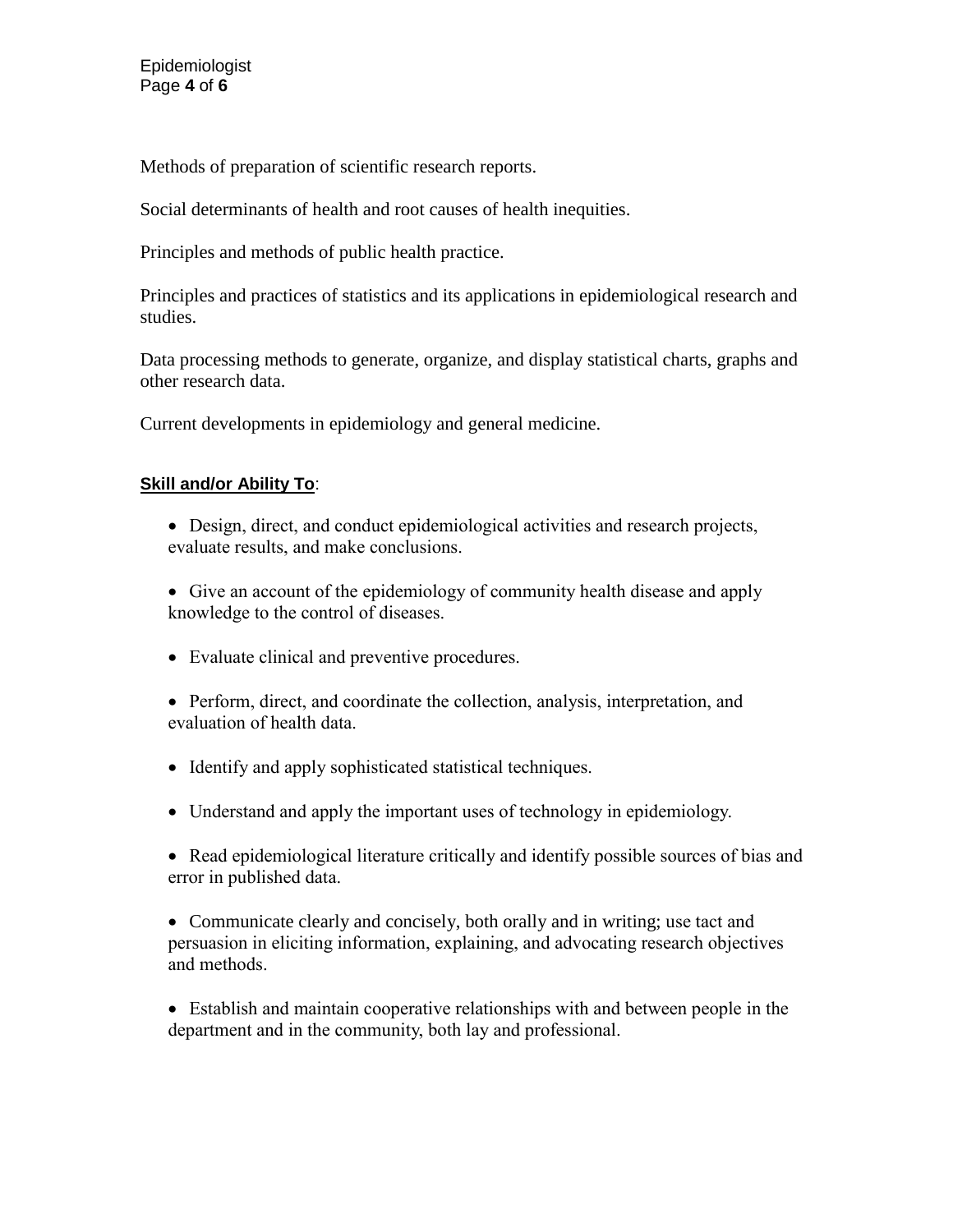• Perform a variety of technical and specialized tasks and functions in an independent, competent and timely manner.

- Use modern office equipment to include computers and related software applications.
- Operate a motor vehicle.
- Travel independently

# **PHYSICAL REQUIREMENTS:**

- Mobility and Dexterity: Positions in this class typically require stooping, kneeling, reaching, standing, walking, fingering, grasping, feeling (i.e. sense of touch), and repetitive motion.
- Lifting, Carrying, Pushing and Pulling -- Employees in this class will be exerting up to 20 pounds of force occasionally and/or up to 10 pounds of force frequently, and/or a negligible amount of force constantly to move objects.
- Vision: Positions in this class require the employee to have close visual acuity, with or without correction, to prepare and analyze data and figures, transcribe, view a computer terminal, read, etc. Positions in this class also requires employees to have depth perception in order to operate a motor vehicle.
- Hearing/Talking: Positions in this class require the employee to perceive the nature of sounds at normal speaking levels with or without correction, and have the ability to receive detailed information through oral communication. Positions in this class require the employee to express or exchange ideas by means of the spoken word.
- Requires the ability to work under conditions where exposure to environmental factors poses a limited risk of injury or illness.

### **WORKING CONDITIONS:**

• Employees in this class will most often be working in an office setting. However, incumbents will be required to conduct field work, especially during public health outbreaks. Incumbents are also required to go to community meetings and events as they relate to the essential functions of this classification. Employees in this class may be required to operate a vehicle and thus will be subject to traffic hazards while driving.

### **OTHER REQUIREMENTS:**

• Background Checks: The County may conduct a background check and a reference check on candidates prior to appointment to a position within this class. The